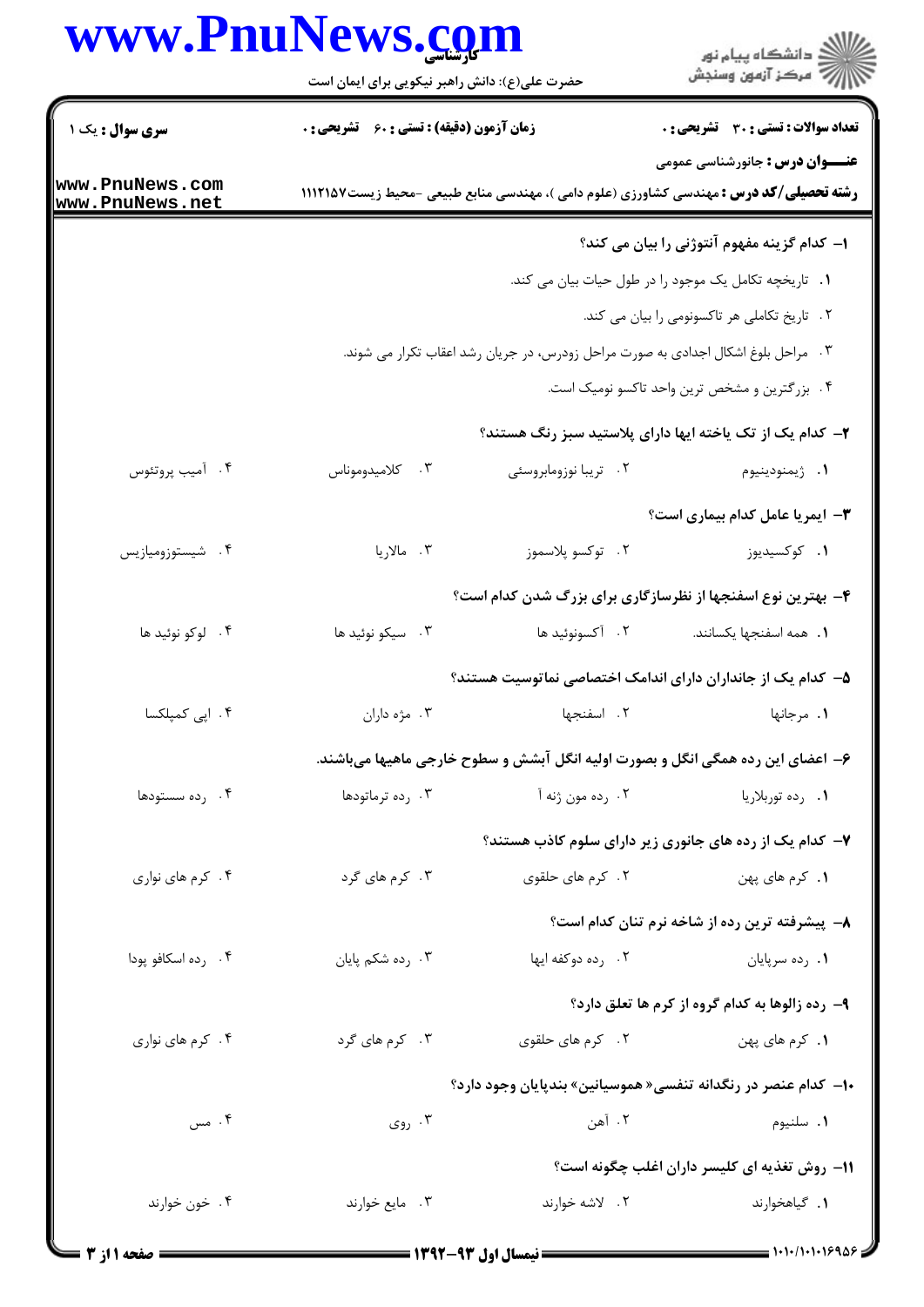## www.PnuNews.com

| www.PnuNews.com                    | حضرت علی(ع): دانش راهبر نیکویی برای ایمان است |                      | ڪ دانشڪاه پيام نور<br>پ <sup>ر</sup> مرڪز آزمون وسنڊش                                                                                   |  |
|------------------------------------|-----------------------------------------------|----------------------|-----------------------------------------------------------------------------------------------------------------------------------------|--|
| <b>سری سوال : ۱ یک</b>             | زمان آزمون (دقیقه) : تستی : 60 ٪ تشریحی : 0   |                      | <b>تعداد سوالات : تستی : 30 ٪ تشریحی : 0</b>                                                                                            |  |
| www.PnuNews.com<br>www.PnuNews.net |                                               |                      | <b>عنـــوان درس :</b> جانورشناسي عمومي<br><b>رشته تحصیلی/کد درس :</b> مهندسی کشاورزی (علوم دامی )، مهندسی منابع طبیعی -محیط زیست۱۱۱۲۱۵۷ |  |
|                                    |                                               |                      | 12- «کرم کشتی» یا «کشتی چسب » مربوط به کدام رده از نرم تنان می شود؟                                                                     |  |
| ۰۴ کودو فودتا                      | ۰۳ شکم پایان                                  | ۰۲ سر پایان          | 1. دوكفه ايها                                                                                                                           |  |
|                                    |                                               |                      | ۱۳- کدام یک از جانوران به روش پالیده خواری(صافی تغذیه ای) تغذیه می کنند؟                                                                |  |
| ۰۴ مایتها                          | ۰۳ سخت پوستان                                 | ٠٢ کم تاران          | ٠١. سر پايان                                                                                                                            |  |
|                                    |                                               |                      | ۱۴– گزینه صحیح را انتخاب کنید:                                                                                                          |  |
|                                    |                                               |                      | ٠. مراحل دگرديسي ناقص شامل تخم، نوزاد، نوچه و بالغ است.                                                                                 |  |
|                                    |                                               |                      | ۲. به حشراتی که دارای دگردیسی کامل هستند همی متابولوس میگویند.                                                                          |  |
|                                    | ۰۳ لقاح در حشرات از نوع خارجی است.            |                      |                                                                                                                                         |  |
|                                    |                                               |                      | ۰۴ نوزاد متولد شده در حشرات پست، شبیه به حشره کامل است.                                                                                 |  |
|                                    |                                               |                      | ۱۵– کدامیک از خصوصیات طنابداران است؟                                                                                                    |  |
|                                    | ۰۲ سیستم گردش خون باز دارند.                  |                      | ٠١. سيستم گوارشى كامل دارند.                                                                                                            |  |
|                                    | ۰۴ دارای سلوم کاذب هستند.                     |                      | ۰۳ دارای تقارن یک طرفی و بدن بند بند هستند.                                                                                             |  |
|                                    |                                               |                      | ۱۶– از ویژگی های اختصاصی کدام جانوران غلظت بسیار زیاد عنصر وانادیوم در خون آنهاست؟                                                      |  |
| ۰۴ اسفنجها                         | ۰۳ دیاتومه ها                                 | ۰۲ آب پاش های دریایی | ٠١. ميگوها                                                                                                                              |  |
|                                    |                                               |                      | ۱۷– در کدام یک از جانوران، اوره محصول دفعی نهایی مواد غذایی از ته است؟                                                                  |  |
| ۰۴ سخت پوستان                      | ۰۳ قورباغه ها                                 | ۰۲ نهنگها            | ۰۱ کرمهای حلقوی                                                                                                                         |  |
|                                    |                                               |                      | ۱۸- رنگ پر آبی در پرندگان، ناشی از وجود کدام رنگیزه در ریشک پر است؟                                                                     |  |
| ۰۴ آنتوسیانین                      | ۰۳ رنگهای ساختمانی                            | ۰۲ ملانین            | ۰۱ لیپوکروم                                                                                                                             |  |
|                                    |                                               |                      | 19- - شاخ « آنتلر » را در کدام جانور می توان یافت؟                                                                                      |  |
| ۰۴ گوزن                            | ۰۳ بز کوهی                                    | ۰۲ گوسفند            | ۰۱ گاو                                                                                                                                  |  |
|                                    |                                               |                      | <b>۲۰</b> - پیچیده ترین بافت پوششی مربوط به کدام یک از بی مهره گان است؟                                                                 |  |
| ۰۴ نرم تنان                        | ۰۳ طنابداران                                  | ۰۲ بند پایان         | ۰۱ خارپوستان                                                                                                                            |  |
|                                    |                                               |                      | <b>٢١</b> – يون كلسيم به كدام يک از انواع مولكول پروتئين در عضله متصل مي شود؟                                                           |  |
| ۰۴ میوزین                          | ۰۳ اکتین                                      | ۰۲ تروپوميوزين       | ۰۱ تروپونین                                                                                                                             |  |